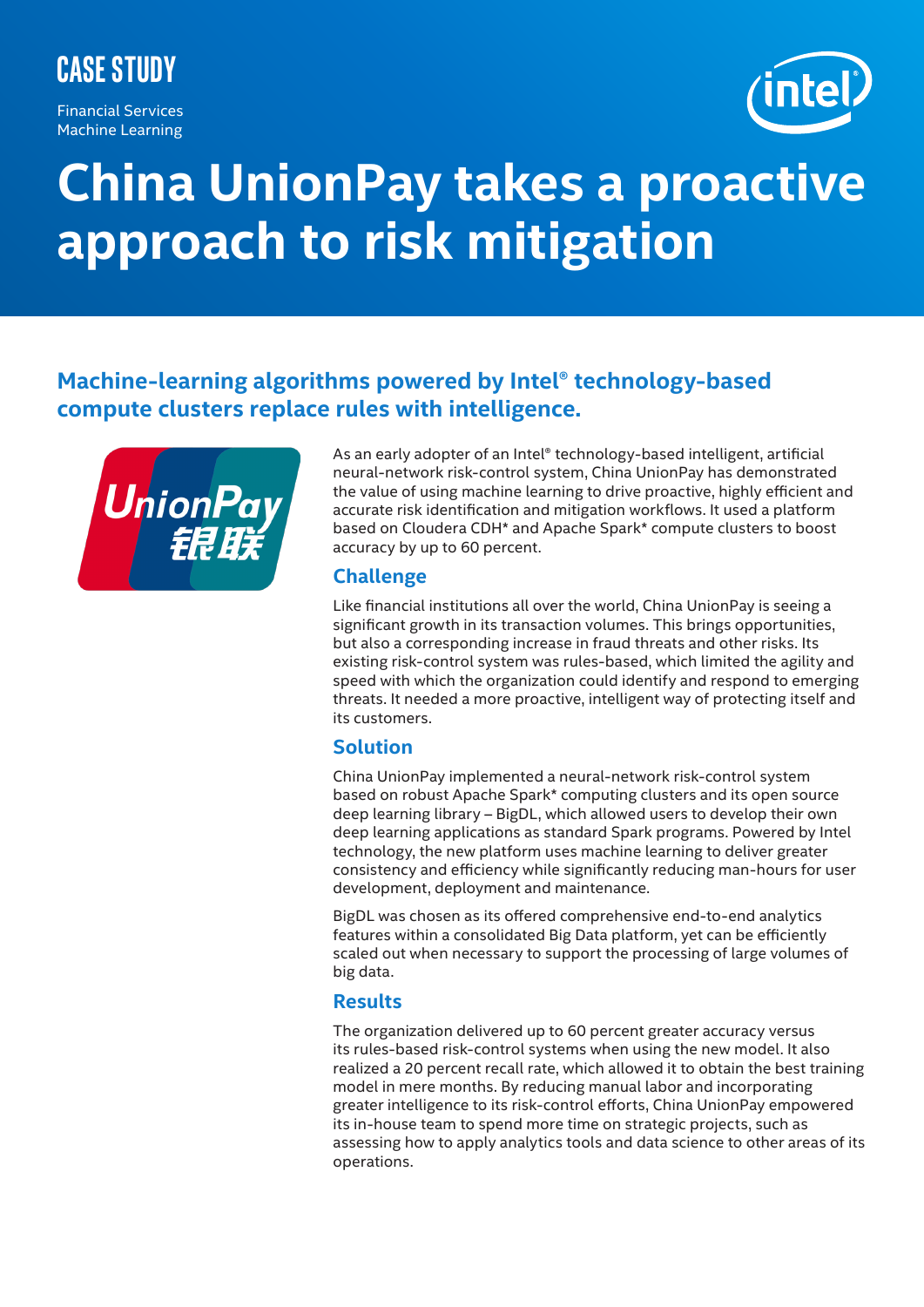# **Business Challenge**

The way we bank is changing fast. Transactions can now be carried out over a multitude of channels, including mobile, online and social media. This increasingly complex payment landscape, while bringing greater convenience to consumers, presents a challenge for traditional security models. New transaction types can create loopholes in banking and payment systems that hackers and cyber criminals can exploit. According to a 2016 Lexis Nexis study<sup>1</sup>, the number of fraudulent transactions per month and the value of those transactions are both increasing. The report states that mobile transactions accounted for 35 percent of all successful fraud attempts, up from 26 percent in 2015. What's more, the cost of fraud now amounts to 1.47 percent of average income for US merchants.

The situation is the same around the world, and the fraud threat is set to grow in step with the payments industry itself. In China, according to the China Internet Network Information Center (CINIC), the number of mobile payment users reached 358 million by the end of 2015, at a growth rate of 64.5 percent<sup>2</sup>. China UnionPay alone handles up to 20 billion payments each year across these channels.

As strategies of attack evolve over time and risks become increasingly sophisticated, banks and financial institutions alike are under mounting pressure to strengthen, if not develop a more intuitive and intelligent risk-control system. Recent security breaches and reports of fraudulent activities have resulted in greater scrutiny on existing risk control systems by senior management while consumers are less forgiving of any form of banking failures.

Payment institutions have traditionally used preconfigured, rules-based systems to control and eliminate risks. These systems evaluate and mitigate financial institutions' risks by establishing and updating their rule banks based on pre-set user behavior characteristics and previous risk data held in a consolidated database. For example, a financial organization may have a PoS terminal in a small convenience store, which sells mostly affordable perishables. This would mean that small-scale transactions would be considered the norm on a dayto-day basis. A rules-based risk-control system may be set to trigger an alert if an unusually large transaction is attempted, so that it can be verified.

As its transaction volumes grew, its rules-based riskcontrol system was becoming unsustainable. It required significant investment of time and resource to keep up-to-date, and incurred an unacceptable amount of downtime. It was also unable respond to any emerging threats that were not already covered by rules. The company could no longer afford to take such a reactive approach that relied on its ability to predict future risks.

Ever since the boom in China's banking industry, competition has been intensifying rapidly. Banks are stepping up their business development more aggressively than ever before to vie for a larger market share. As a result, they will inevitably expose themselves to a host of new and fast-evolving risks that will come with these new business opportunities. From a business standpoint, frauds comprise two categories: issuer fraud and user fraud. Issuer frauds include false application fraud, counterfeit card fraud, card-notpresent fraud, mail non-receipt card fraud and account takeover. User fraud, on the other hand, typically include merchant cash advance fraud, illegal movement of POS machine, card skimming at a merchant's terminal, transaction forgery, card number testing, malicious shutdown and merchant identity fraud etc.

According to the figures released by the central bank, in 2015 alone, 5.442 billion bank cards were issued and 85.229 billion transactions totalling 669.82 trillion yuan were made. Of this, card fraud rate accounts for 1.99BP (proportion of fraud cash amount in every 10,000 yuan) with card fraud loss coming in at 0.13BP. Based on these numbers, the total amount of card fraud in China in 2015 was a whopping 139.26 billion yuan with losses totalling up to 8.7 billion yuan.

That said, card fraud is as devastating to banks as it is to end-users considering the huge risks and losses it brings. To address this, every financial institution across the world is now scrambling to take active measures to detect card fraud. Currently, most fraud detection systems rely on the traditional, rule-based approach. Rules, or scores as it otherwise known, are either established by experienced fraud detection teams in financial institutions or by means of statistical computation. Before a transaction is approved, it is typically put through a rules-based system to sniff out any form of anomalies. Results obtained from rulesbased systems are easier to interpret as they are fixed and only updated periodically. But as fraud becomes increasingly sophisticated, rules-based systems are fast becoming obsolete in their ability to act as effective security barriers for banks and financial institutions.

What is more, with the rapid growth in mobile payment adoption and online businesses, card fraud perpetrators are now starting to redirect their focus towards online transactions. Compared to traditional fraud, frauds involving online payment channels are much harder to detect as they are have less noticeable crime trails and can be extended across multiple channels. Of course, what this means is that fraud or risks, for that matter, can emerge at any point of a consumer's purchasing journey.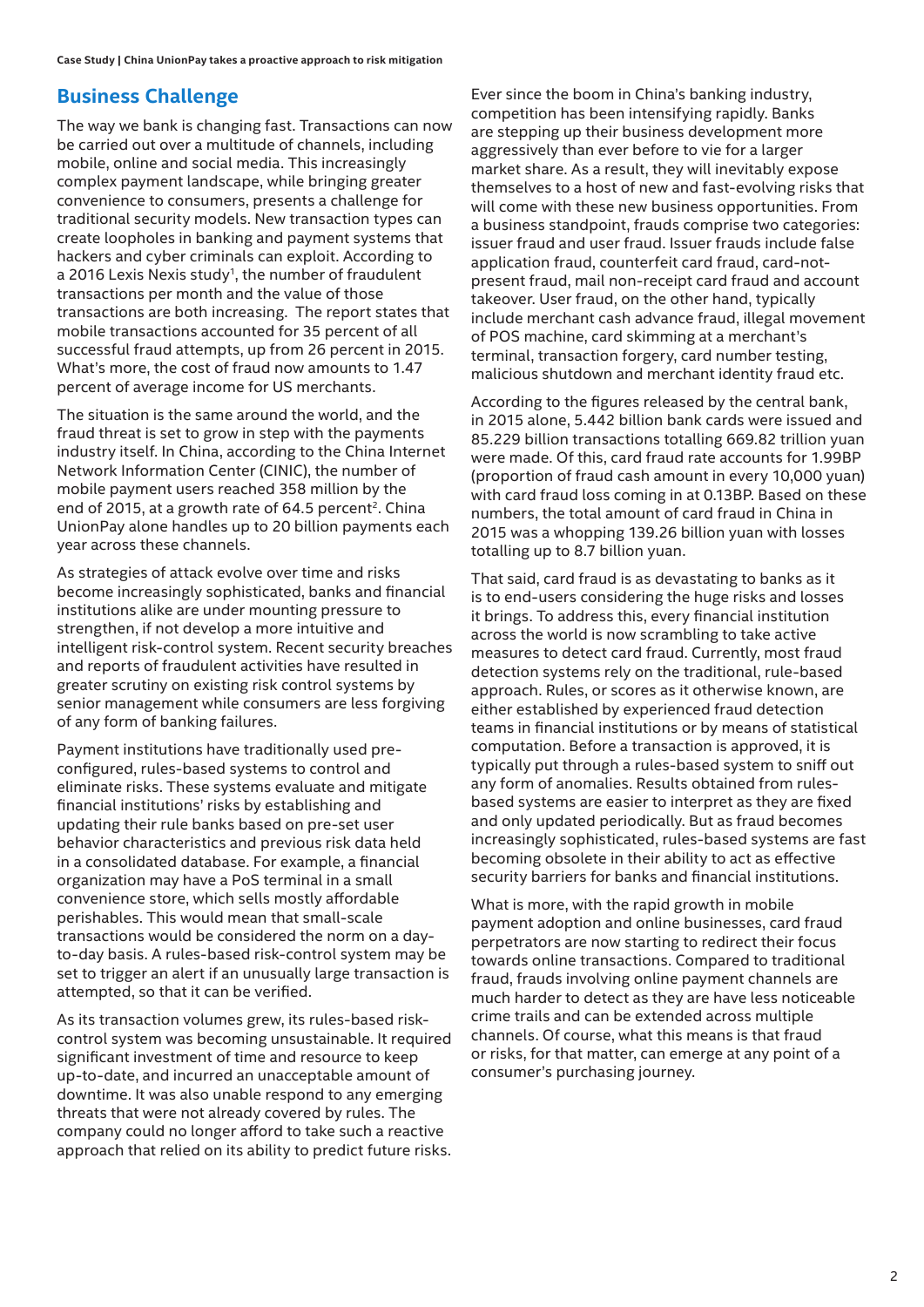**Case Study | China UnionPay takes a proactive approach to risk mitigation**

To address these risks, banks and financial institutions have to be smarter in the way they tackle fraud by adopting a more intelligent risk detection framework like Neural network systems or machine learning algorithms, which are widely used by organisations like FICO and PayPal to counter card fraud. So far, the results from deploying Neural network-based systems have been incredibly encouraging. And even researchers are also starting to take interest in these neural based systems, a newer form of fraud detection methodology that does not rely on manually-keyed rules but instead, employ cutting-edge machine learning algorithm that is capable of detecting newer variants of fraud and predict risks with greater accuracy.

After an internal assessment, it was clear to China UnionPay that adopting a neural network-based framework would be the most effective approach to tackle risks in the long run. With that in mind, a partnership was formed between China UnionPay National Engineering Laboratory for E-Commerce and E-Payment and a team of IT specialists from Intel to collectively access neural network-based models and examine their fraud detection capabilities by combining each of their respective expertise.

Through Intel, an open source machine learning platform BigDL was introduced to provide assistance with architecture solutions, data modelling, parameters tuning and more.

## **Solution Summary**

Intel engineered an intelligent, artificial neural-network risk-control system based on robust Apache Spark computing clusters, and its web-scale machine learning software, which comes with over 10 TB of training data, 10 billion of training samples and unique features. Unlike traditional risk-control systems, which relies on pre-configured alerts to detect abnormal transactions, the deployed neural-network based risk-control model solution is able to improve the accuracy of risk detection using rich algorithms that identify non-linear patterns in large data sets. Potential anomalies are redflagged swiftly with the new information automatically updated to the system through machine learning to improve its risk prediction accuracy.

China UnionPay deployed the system with a Cloudera CDH\* compute cluster − a single-platform that consolidates and analyzes all types of data, from any channel, within a highly secure environment. The strong performance of Intel® Xeon® processors and the sustained optimization of Apache Spark were key to the successful implementation.

# **Rule-based risk control model vs Neural-network based risk control model:**

| <b>Rule-based risk-control model</b>                                                                                                                                                  | Neural-network based risk-control model                                                                                                                                                                         |
|---------------------------------------------------------------------------------------------------------------------------------------------------------------------------------------|-----------------------------------------------------------------------------------------------------------------------------------------------------------------------------------------------------------------|
| <b>Reactive:</b> Requires active monitoring by in-house<br>fraud team to review manual review queues. Reject<br>and recalculate thresholds, which will then be<br>codified in a rule. | Predictive: Identifies non-linear patterns in<br>large data sets. Flags potential anomalies and<br>automatically updates system with new information<br>to improve risk prediction accuracy.                    |
| <b>Rigid:</b> Adopts a binary view of whether the rules<br>criteria are met or not and are unable to adapt to<br>seasonal fluctuations.                                               | <b>Flexible:</b> Able to apply machine learning to update its<br>system in tandem with new, evolving risks.                                                                                                     |
| Fixed intelligence: Relies on pre-configured alerts to<br>detect abnormal transactions.                                                                                               | Scalable Intelligence: Uses historical data as<br>samples. But is able to swiftly analyse, aggregate<br>and correlate data through machine learning and an<br>evaluation model in real-time to eradicate risks. |